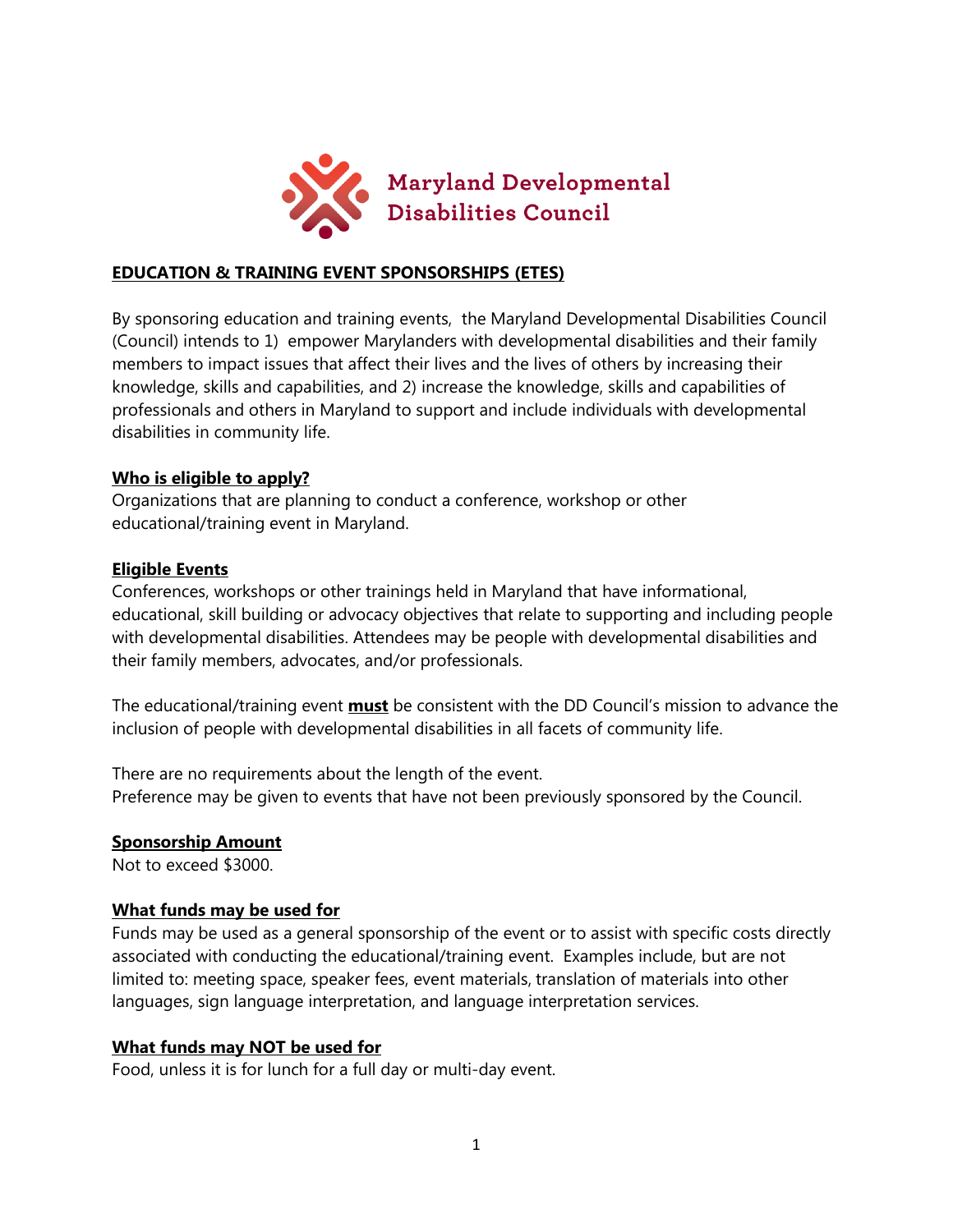## **When to Apply**

Sponsorship applications may be submitted at any time but they must be submitted well in advance of the start date of the event. To ensure that you allow adequate time, contact MD DD Council staff to obtain current information about when the review committee meets and related deadlines. MD DD Council staff can be reached by email at: [info@md-council.org](mailto:info@md-council.org) or by calling 410-767- 3670, ext. 1 or 1-800-305-6441, ext 1.

## **How to Apply**

Complete the Council's *Sponsorship Application and email it to:* [info@md-council.org.](mailto:info@md-council.org)

If it is not possible for you to send an electronic copy, contact MD DD Council staff at the numbers listed above to make other arrangements.

## **PLEASE NOTE:** *All applicants will be notified by email when the electronic version of their proposal is received by the Council. If you have not received confirmation within five (5) working days, it is your responsibility to contact MD DD Council staff at the phone numbers listed above to ensure that your proposal was received.*

## **Things to know if your request is funded**

Organizations that receive an event sponsorship will be required to:

- Acknowledge the Council's sponsorship in all related announcements and materials.
- Have attendees complete a brief survey to assess the impact of the event such as satisfaction, information/skills gained, and what participants will do with the information/skills.
- Submit to the Council within 30 days after the event: An agenda/program from the event and a report summarizing the results of the survey and the number of attendees.

**Please note:** It usually takes up to six weeks after approval of funding before a check is received.